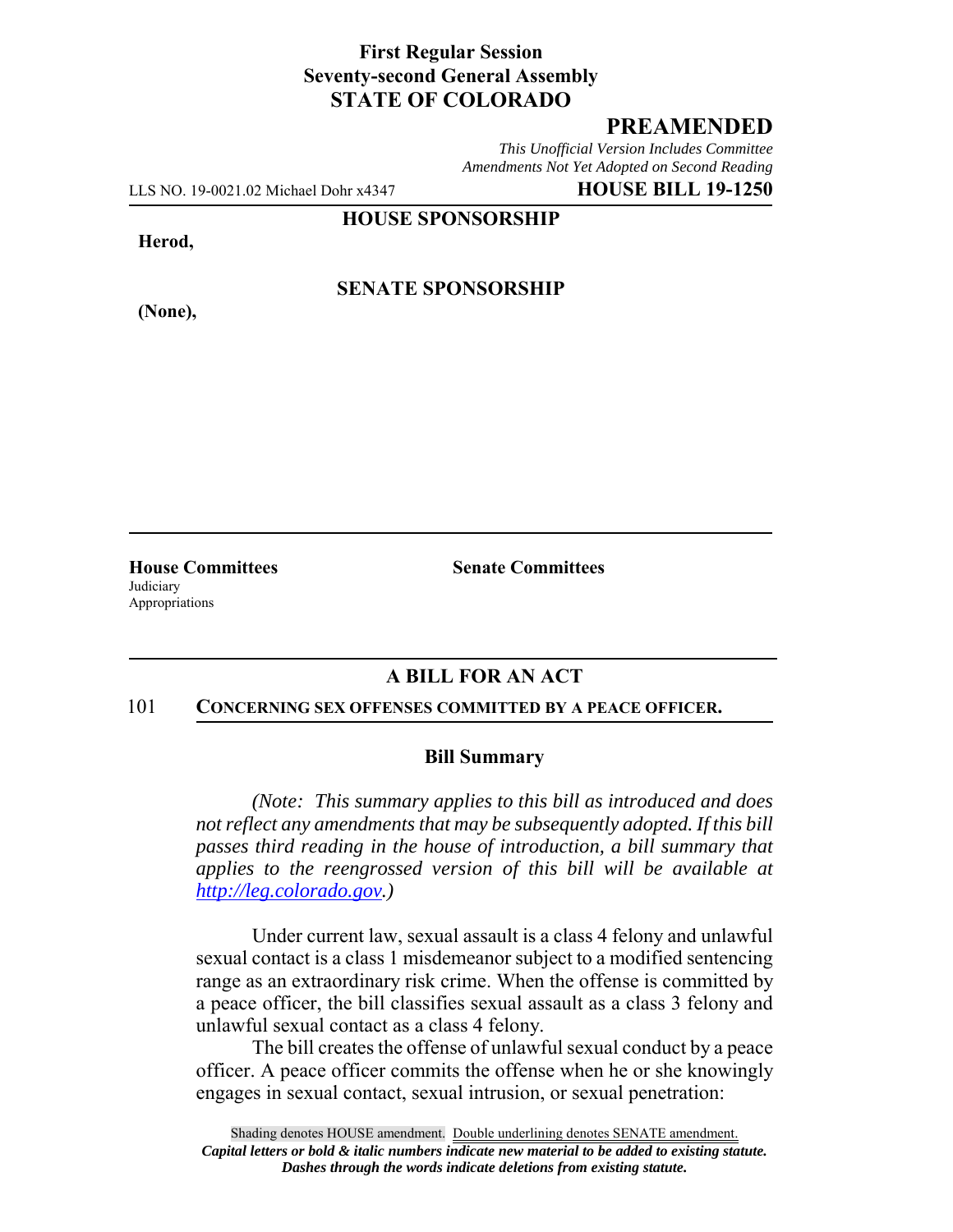- ! When the peace officer encounters the victim for the purpose of law enforcement or in the performance of the officer's duties;
- ! When the peace officer knows at the time of the unlawful sexual conduct that the victim is the subject of an active investigation; or
- ! When the peace officer makes any show of authority in connection with the unlawful sexual conduct.

Unlawful sexual conduct by a peace officer is a class 4 felony when the offense is committed by sexual contact and is a class 3 felony when the offense is committed by sexual intrusion or sexual penetration. An offender convicted of unlawful sexual conduct by a peace officer is required to register as a sex offender. An offender convicted of class 3 felony unlawful sexual conduct by a peace officer is subject to lifetime supervision.

| $\mathbf{1}$   | Be it enacted by the General Assembly of the State of Colorado:                |
|----------------|--------------------------------------------------------------------------------|
| $\overline{2}$ | <b>SECTION 1.</b> In Colorado Revised Statutes, 18-3-402, amend                |
| 3              | $(4)(c)$ and $(4)(d)$ ; and <b>add</b> $(4)(f)$ as follows:                    |
| $\overline{4}$ | 18-3-402. Sexual assault. (4) Sexual assault is a class 3 felony               |
| 5              | if it is attended by any one or more of the following circumstances:           |
| 6              | (c) The actor causes submission of the victim by threatening to                |
| $\overline{7}$ | retaliate in the future against the victim, or any other person, and the       |
| 8              | victim reasonably believes that the actor will execute this threat. As used    |
| 9              | in this paragraph (c) SUBSECTION $(4)(c)$ , "to retaliate" includes threats of |
| 10             | kidnapping, death, serious bodily injury, or extreme pain; or                  |
| 11             | (d) The actor has substantially impaired the victim's power to                 |
| 12             | appraise or control the victim's conduct by employing, without the             |
| 13             | victim's consent, any drug, intoxicant, or other means for the purpose of      |
| 14             | causing submission. SUBMISSION; OR                                             |
| 15             | (f) THE ACTOR IS A PEACE OFFICER, AS DESCRIBED IN ARTICLE $2.5$                |
| 16             | OF TITLE 16.                                                                   |
| 17             | <b>SECTION 2.</b> In Colorado Revised Statutes, 18-3-404, amend                |

-2- 1250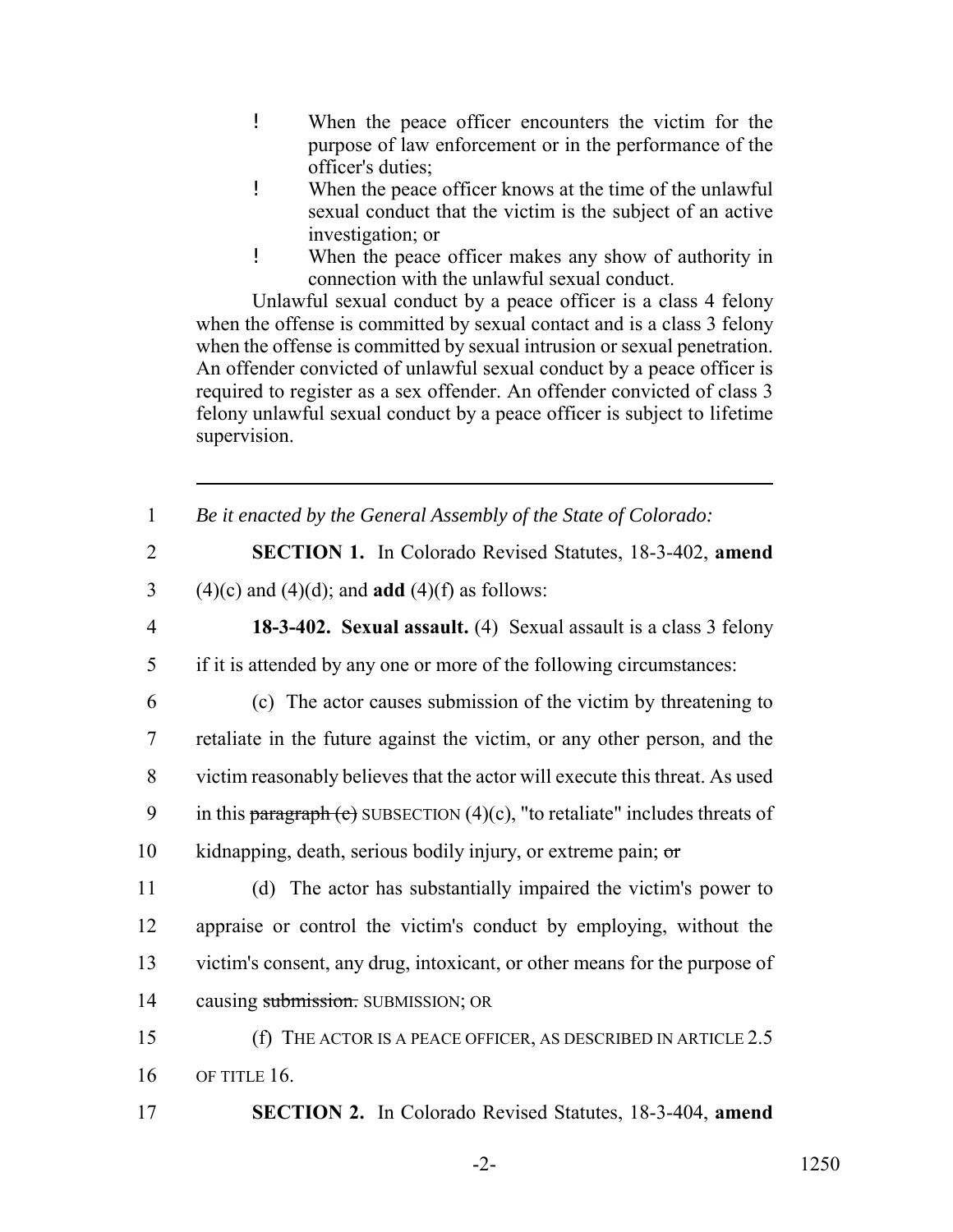1  $(2)(b)$  as follows:

 **18-3-404. Unlawful sexual contact.** (2) (b) Notwithstanding the 3 provisions of paragraph (a) of this subsection  $(2)$  SUBSECTION  $(2)(a)$  OF THIS SECTION, unlawful sexual contact is a class 4 felony if the actor compels the victim to submit by use of such force, intimidation, or threat 6 as specified in section 18-3-402 (4)(a), (4)(b), or (4)(c); or if the actor 7 engages in the conduct described in paragraph  $(g)$  of subsection  $(1)$ 8 SUBSECTION  $(1)(g)$  of this section or subsection  $(1.5)$  of this section; OR IF THE ACTOR IS A PEACE OFFICER, AS DESCRIBED IN ARTICLE 2.5 OF TITLE 16. **SECTION 3.** In Colorado Revised Statutes, **add** 18-3-405.7 as follows: **18-3-405.7. Unlawful sexual conduct by a peace officer - definition.** (1) A PEACE OFFICER COMMITS UNLAWFUL SEXUAL CONDUCT BY A PEACE OFFICER BY KNOWINGLY ENGAGING IN SEXUAL CONTACT, SEXUAL INTRUSION, OR SEXUAL PENETRATION, UNDER ANY OF THE FOLLOWING CIRCUMSTANCES: (a) IN THE SAME ENCOUNTER, THE PEACE OFFICER CONTACTS THE VICTIM FOR THE PURPOSE OF LAW ENFORCEMENT OR CONTACTS THE VICTIM IN THE EXERCISE OF THE OFFICER'S EMPLOYMENT ACTIVITIES OR DUTIES; 22 (b) AT THE TIME OF THE SEXUAL CONTACT, INTRUSION, OR PENETRATION, THE PEACE OFFICER KNOWS THAT THE VICTIM IS THE 24 SUBJECT OF AN ACTIVE INVESTIGATION; OR (c) IN FURTHERANCE OF SEXUAL CONTACT, INTRUSION, OR PENETRATION, THE PEACE OFFICER MAKES ANY SHOW OF REAL OR APPARENT AUTHORITY.

-3- 1250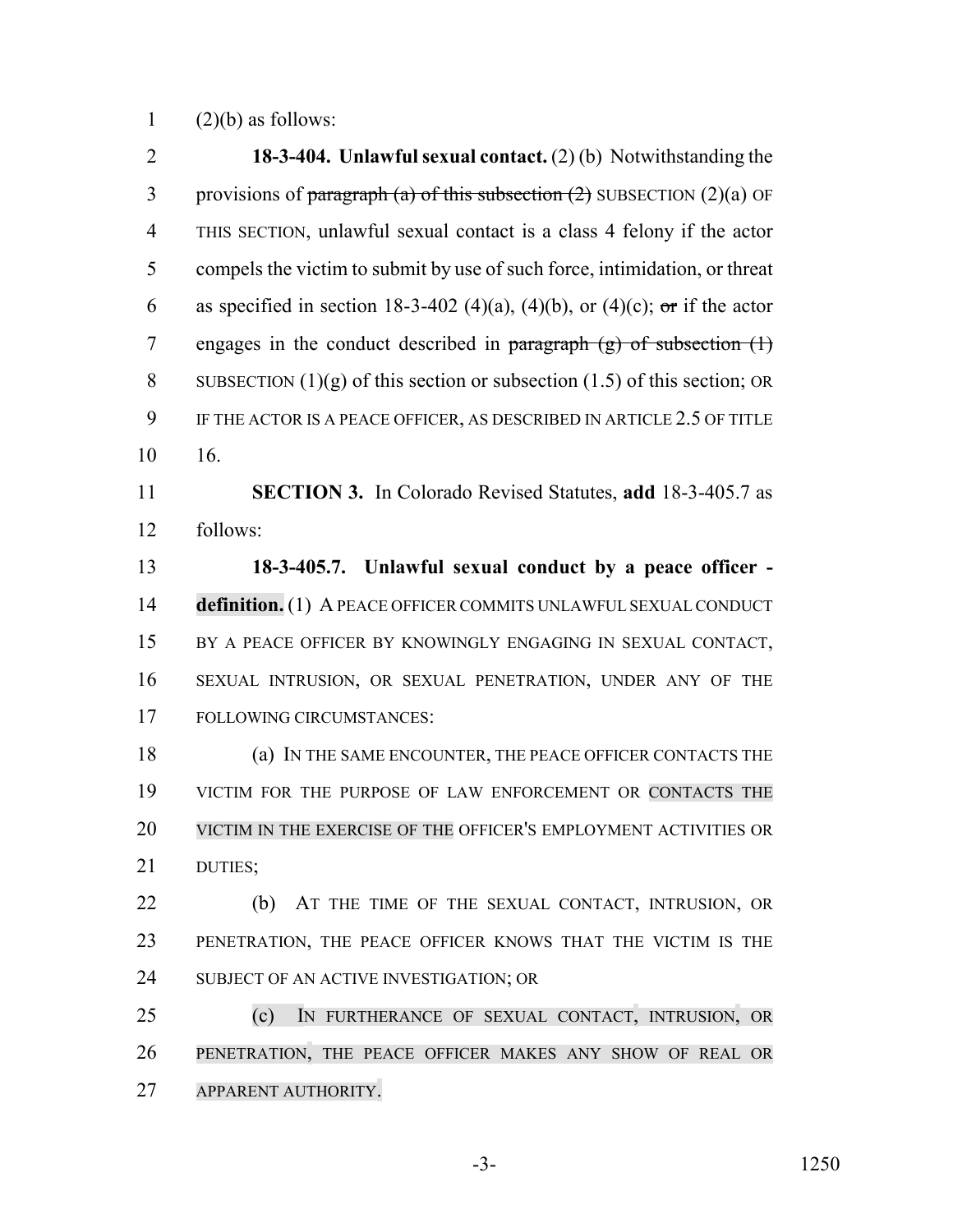(2) (a) UNLAWFUL SEXUAL CONDUCT BY A PEACE OFFICER UNDER CIRCUMSTANCES WHEN THE VICTIM IS SUBJECT TO SEXUAL CONTACT IS A CLASS 4 FELONY.

 (b) UNLAWFUL SEXUAL CONDUCT BY A PEACE OFFICER UNDER CIRCUMSTANCES IN WHICH SEXUAL INTRUSION OR PENETRATION IS INFLICTED ON THE VICTIM IS A CLASS 3 FELONY.

 (3) FOR THE PURPOSES OF THIS SECTION, UNLESS THE CONTEXT OTHERWISE REQUIRES, "PEACE OFFICER" MEANS ANY PERSON DESCRIBED 9 IN ARTICLE 2.5 OF TITLE 16.

 (4) IT IS NOT A DEFENSE TO THIS SECTION THAT THE VICTIM CONSENTED TO THE SEXUAL CONTACT, INTRUSION, OR PENETRATION.

 (5) THIS SECTION DOES NOT APPLY TO SEXUAL CONTACT OR 13 INTRUSION THAT OCCURS INCIDENT TO A LAWFUL SEARCH.

 **SECTION 4.** In Colorado Revised Statutes, 16-11.7-102, **amend** 15 the introductory portion,  $(3)(x)$ , and  $(3)(y)$ ; and **add**  $(3)(z)$  as follows:

 **16-11.7-102. Definitions.** As used in this article ARTICLE 11.7, unless the context otherwise requires:

 (3) "Sex offense" means any felony or misdemeanor offense described in this subsection (3) as follows:

 (x) Public indecency, committed in violation of section 18-7-301 21 (2)(b),  $C.R.S.,$  if a second offense is committed within five years of the 22 previous offense or a third or subsequent offense is committed;  $\sigma$ 

 (y) Invasion of privacy for sexual gratification, as described in 24 section 18-3-405.6; C.R.S. OR

 (z) UNLAWFUL SEXUAL CONDUCT BY A PEACE OFFICER, IN VIOLATION OF SECTION 18-3-405.7.

**SECTION 5.** In Colorado Revised Statutes, 16-22-102, **amend**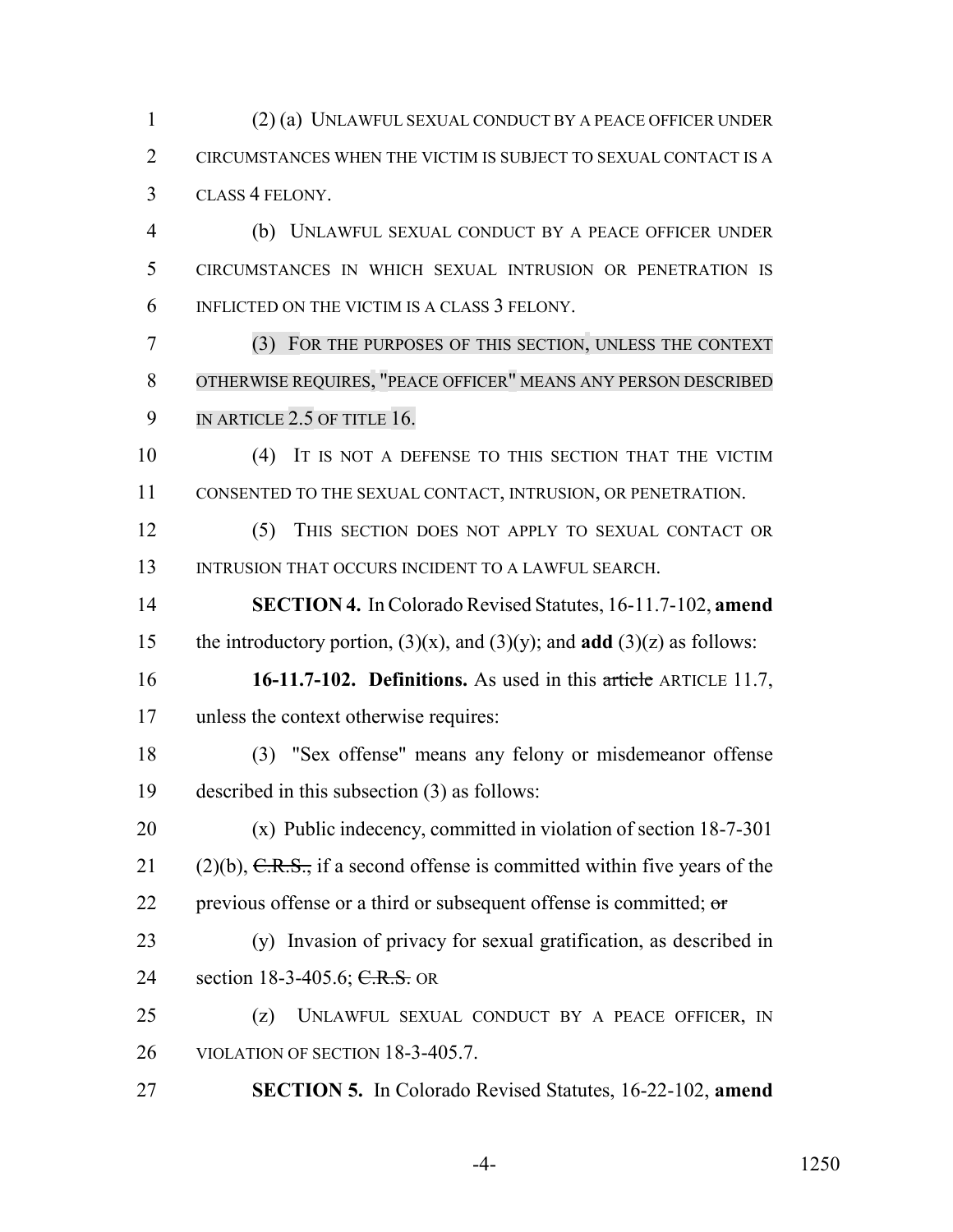(9)(aa) and (9)(bb); and **add** (9)(cc) as follows:

 **16-22-102. Definitions.** As used in this article 22, unless the context otherwise requires:

 (9) "Unlawful sexual behavior" means any of the following offenses or criminal attempt, conspiracy, or solicitation to commit any of the following offenses:

 (aa) Invasion of privacy for sexual gratification, in violation of 8 section 18-3-405.6; C.R.S.; or

 (bb) Second degree kidnapping, if committed in violation of 10 section 18-3-302 (3)(a); C.R.S. OR

 (cc) UNLAWFUL SEXUAL CONDUCT BY A PEACE OFFICER, IN 12 VIOLATION OF SECTION 18-3-405.7.

 **SECTION 6.** In Colorado Revised Statutes, 18-1.3-1003, **amend** 14 (5)(a)(XI) and (5)(a)(XII); and **add** (5)(a)(XIII) as follows:

 **18-1.3-1003. Definitions.** As used in this part 10, unless the context otherwise requires:

(5) (a) "Sex offense" means any of the following offenses:

 (XI) Class 4 felony internet luring of a child, in violation of 19 section 18-3-306 (3); or

20 (XII) Internet sexual exploitation of a child, in violation of section 21 18-3-405.4. SECTION 18-3-405.4; OR

(XIII) CLASS 3 FELONY UNLAWFUL SEXUAL CONDUCT BY A PEACE

OFFICER, IN VIOLATION OF SECTION 18-3-405.7.

 **SECTION 7.** In Colorado Revised Statutes, 18-1.3-1007, **amend** 25  $(1)(a)(III)$  as follows:

 **18-1.3-1007. Probation - intensive supervision program.** (1) (a) The judicial department shall establish an intensive supervision